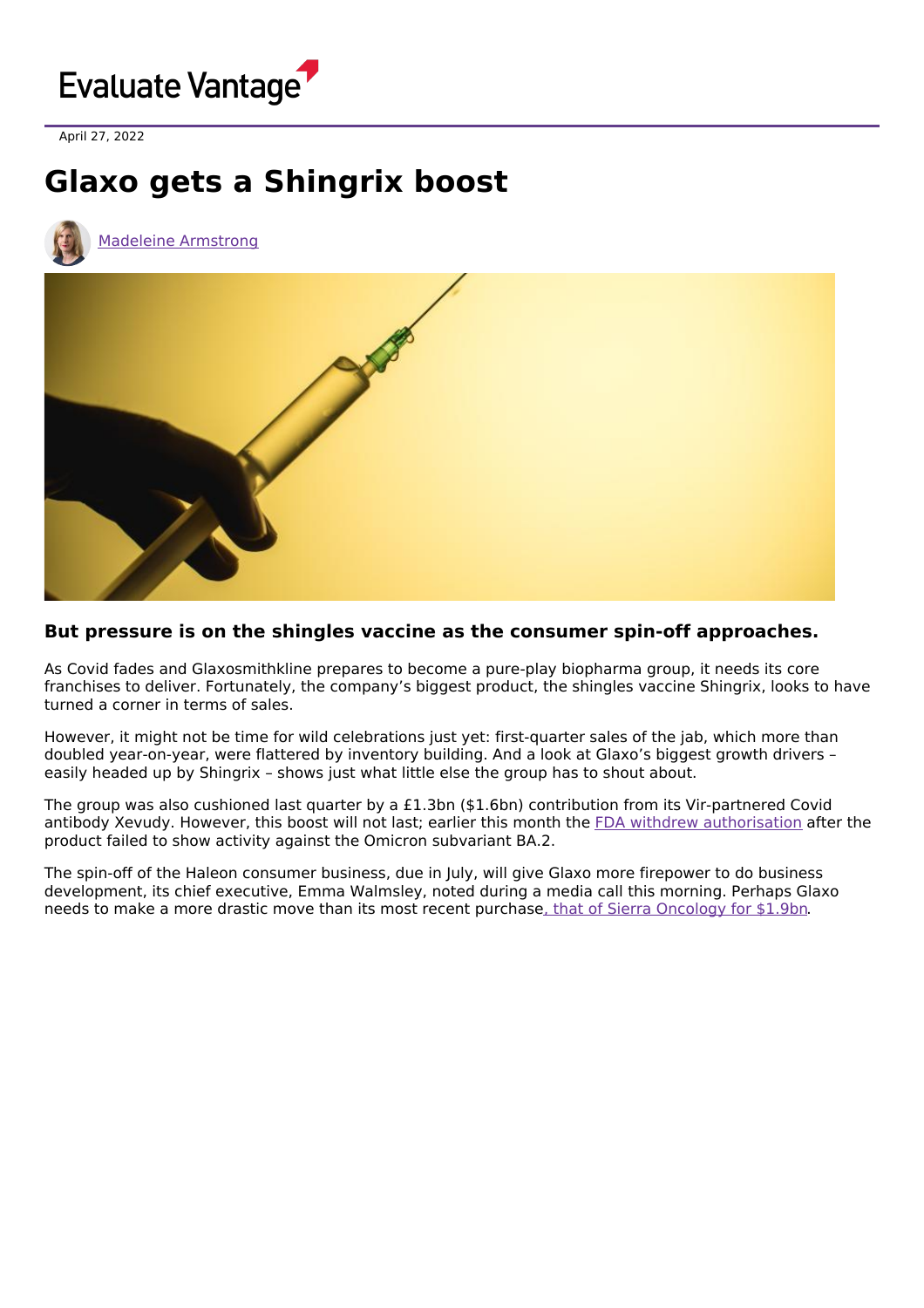## **Glaxo's top 10 growth drivers**



## Highcharts.com

At least Shingrix now appears to be recovering from the battering it took during the pandemic. Glaxo predicts double-digit sales growth this year for the shot, but there could still be some twists and turns ahead, Ms Walmsley admitted. "You will see some bumpy quarters as the comparators are unusual through last year." She insisted, adding that underlying demand is returning.

The next few quarters should show whether Shingrix is truly back on track. Sellside consensus compiled by Evaluate Pharma forecasts revenues of \$3bn in 2022, rising to \$5.7bn in 2026.

The once-daily HIV doublet Dovato will also be an important contributor to "new GSK". However, with one of that drug's active ingredients, [dolutegravir,](https://www.evaluate.com/vantage/articles/analysis/spotlight/glaxo-needs-long-acting-hiv-gamble-pay) coming off patent in 2028/29, Glaxo needs to shift patients to longacting regimens such as Cabenuva.

At present, analysts do not seem convinced about Cabenuva's prospects. Jefferies recently noted that an inflection in sales this year would be needed to improve confidence in this product; Cabenuva brought in £38m (\$48m) in the first quarter.

As for Glaxo's other big drivers, it is telling that Zejula, a Parp inhibitor that has struggled against Lynparza's entrenched position, and Blenrep, an antibody-drug conjugate known for its toxicity, feature prominently on the list.

The only pipeline projects with similarly high expectations are the adult respiratory syncytial virus vaccine GSK3844766A, which is facing a [make-or-break](https://www.evaluate.com/vantage/articles/events/company-events/glaxo-holds-its-breath) pivotal readout this quarter, and the anaemia pill Duvroq (daprodustat), which is due an FDA approval decision by February 2023.

If either of these assets stumble, Glaxo will come under even more pressure to bring in fresh blood.

More from [Evaluate](https://www.evaluate.com/vantage) Vantage

Evaluate HQ [44-\(0\)20-7377-0800](tel:+44(0)20-7377-0800)

Evaluate Americas [+1-617-573-9450](tel:+1-617-573-9450)

Evaluate APAC